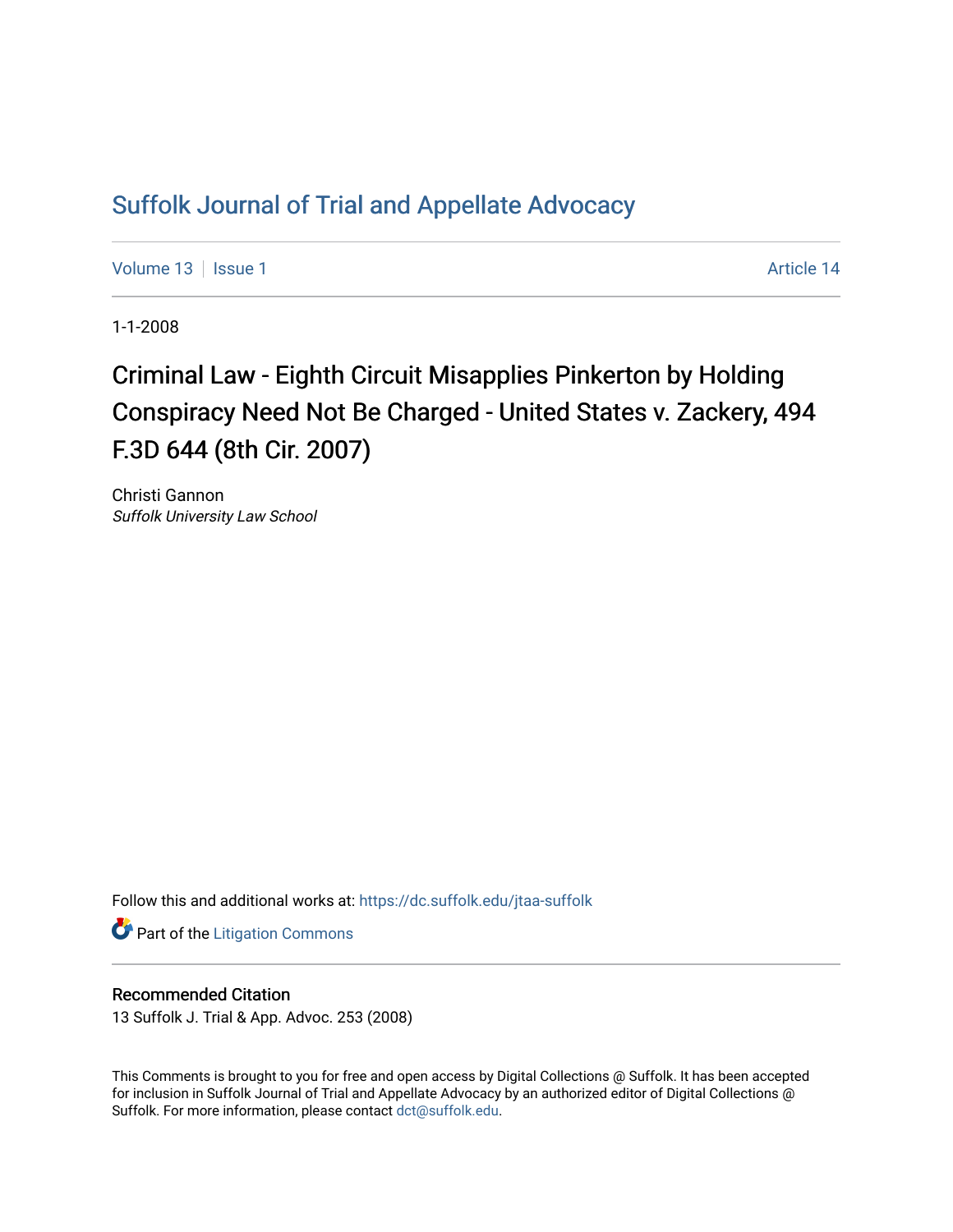### **CRIMINAL LAW-EIGHTH CIRCUIT MISAPPLIES** *PINKERTON* **BY HOLDING CONSPIRACY NEED NOT BE CHARGED-***UNITED STATES V. ZA CKER Y,* **494 F.3D 644 (8TH CIR. 2007)**

The federal conspiracy statute makes it a crime for two or more persons to conspire to commit an offense against the United States or to defraud the United States in any way, shape, or form.' Conspiracy itself is a separate offense from the substantive crime envisioned by the agreement.<sup>2</sup> In *Pinkerton v. United States,<sup>3</sup>*the Supreme Court made the landmark ruling that a defendant could be vicariously liable for the substantive crimes of his coconspirators so long as the substantive offenses were committed in furtherance of the conspiracy, fell within the scope of the conspiracy, and were reasonably foreseeable as the natural consequences of the conspiracy.<sup>4</sup> In *United States v. Zackery*,<sup>5</sup> the Eighth Circuit considered whether a defendant could be convicted of a substantive offense under the *Pinkerton* theory of liability if the indictment did not include a charge of conspiracy

*.See* **18** U.S.C. § 371 (2000). The full statute reads:

If two or more persons conspire either to commit any offense against the United States, or to defraud the United States, or any agency thereof in any manner or for any purpose, and one or more of such persons do any act to effect the object of the conspiracy, each shall be fined under this title or imprisoned not more than five years, or both. If, however, the offense, the commission of which is the object of the conspiracy, is a misdemeanor only, the punishment for such conspiracy shall not exceed the maximum punishment provided for such misdemeanor.

*Id; see also* Michael Manning, Comment, *A Common Law Crime Analisis of* Pinkerton v. United States: *Sixv ' Years fImpermissible Judicially-Created Criminal Liabilit,,* 67 MONT. L. REV. 89, 104 (2006) (listing elements for conspiracy conviction). Under 18 U.S.C. § 371, the government must prove: **-1)** an agreement between two or more persons, the object of which is an offense against the United States or to defraud the United States; 2) the defendant knowingly and willingly joined the conspiracy; and 3) at least one of the co-conspirators committed an overt act in furtherance of the conspiracy." *Id.* (citing United States v. Svoboda, 347 F.3d 471, 476 (2d Cir. **2003)).**

<sup>2</sup> Karen Anderson & Megan Bertron, *Federal Criminal Conspiracy*, 33 AM. CRIM. L. REV. 729, 729-30 (1996) (explaining conspiracy as separate offense from substantive crime contemplated). The conspiracy charge and the substantive charge are mutually exclusive, as an acquittal of one charge does not bar a conviction of the other. *Id.*

 $3$  328 U.S. 640 (1946).

*4 Id.* at 647-48 (holding overt act of one partner in conspiracy attributable to all involved in conspiracy).

**<sup>&#</sup>x27;** 494 F.3d 644 (8th Cir. 2007), *petition for cert. filed,* (U.S. Dec. 04, 2007) (No. 07-8034).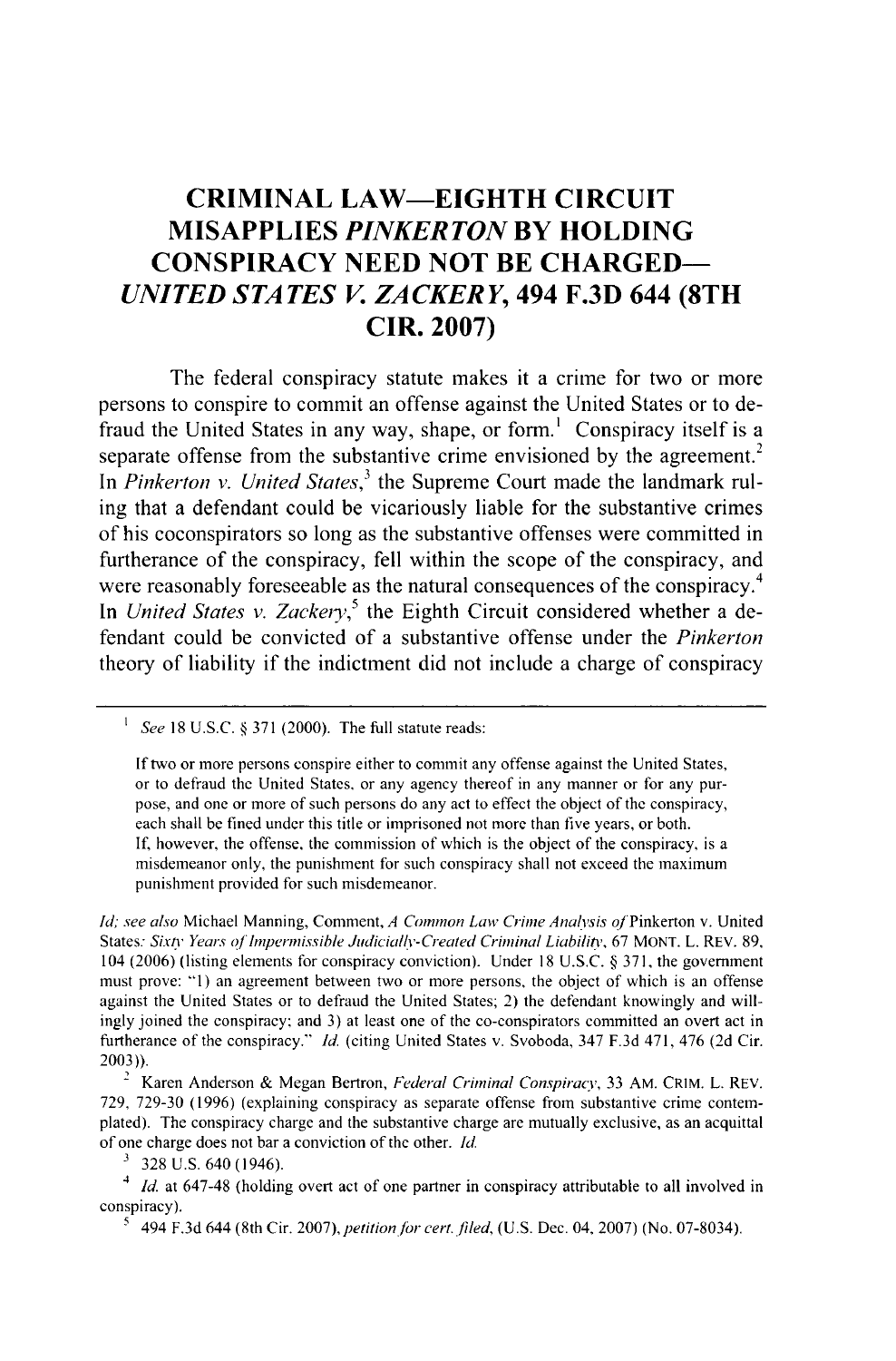itself.<sup>6</sup> The court held that a defendant could be convicted under the *Pinkerton* theory even if the indictment **did** not include a charge of conspir-**7** acy.

On May **28,** 2004, the vice president of TelComm Credit Union, Steven Butler, arrived at the bank to open the branch for the day.<sup>8</sup> As Butler attempted to enter the bank through the rear door, two men wearing ski masks approached him.<sup>9</sup> One of the men knocked Butler over, held an object close to his head and stated that he would **kill** Butler if he did not open the bank's vault.<sup>10</sup> Butler later testified that he thought the object near his head was a pistol.''

Butler obeyed the robbers and opened the bank door **by** entering a code into the computerized security system.<sup>12</sup> Unbeknownst to the robbers, Butler also entered a distress code alerting the police to the break-in.<sup>13</sup> Upon entering the bank, the man with the pistol said, **"I** ought to cap you," but the other man, later identified as the defendant, Zackery, assured Butler that he would not be hurt.<sup>14</sup> The police arrived soon after and both robbers fled. <sup>1</sup>5 Officers pursued and arrested Zackery but **did** not find the other man or recover the firearm.<sup>16</sup>

The United States District Court for the Western District of Missouri subsequently indicted Zackery for attempted robbery and possession of a firearm in furtherance of the robbery.<sup>17</sup> Zackery pled guilty to the at-

- <sup>12</sup> *Id.* (outlining facts of case).
- <sup>13</sup> *h.* (outlining facts of case).
- <sup>14</sup> *Id.* (summarizing communications between Butler and bank robbers).
- *15* 494 **F.3d** at 646 (detailing facts of case).
- <sup>16</sup> *Id.* (describing police pursuit).

Whoever, **by** force and violence, or **by** intimidation, takes, or attempts to take, from the person or presence of another, or obtains or attempts to obtain **by** extortion any property or money or any other thing of value belonging *to,* or in the care, custody. control, management, or possession of, any bank, credit union, or any savings and loan association; or

**<sup>6</sup>***Id.* at 647 (reviewing appellant's argument that distinct conspiracy offense **must** be charged before Pinkerton liability will stand).

*<sup>7</sup>See* **id.** at 648 (stating "whether the indictment charged separate conspiracy offense **is** irrelevant.").

<sup>&</sup>lt;sup>8</sup> *Id.* at 646 (detailing facts of case).

<sup>&</sup>lt;sup>9</sup> *Id.* (describing appearance of bank robbers).

**<sup>10 494</sup> F.3d** at 646 (detailing confrontation between Butler and bank robbers).

<sup>&</sup>lt;sup>11</sup> *Id.* (recounting Butler's testimony at trial). Although the attack dazed Butler, he testified that **he** saw the object **by** his head through his peripheral vision. *d.* The district court subsequently found that the object was a firearm. *d.*

*<sup>17</sup> Id.* at 645-46 (specifying counts one and two of indictment in violation **of 18 U.S.C. §§** 2113(a) and **(d)** and **18 U.S.C. §§** 924(c) and (2)). The attempted robbery statute, in relevant part, provides: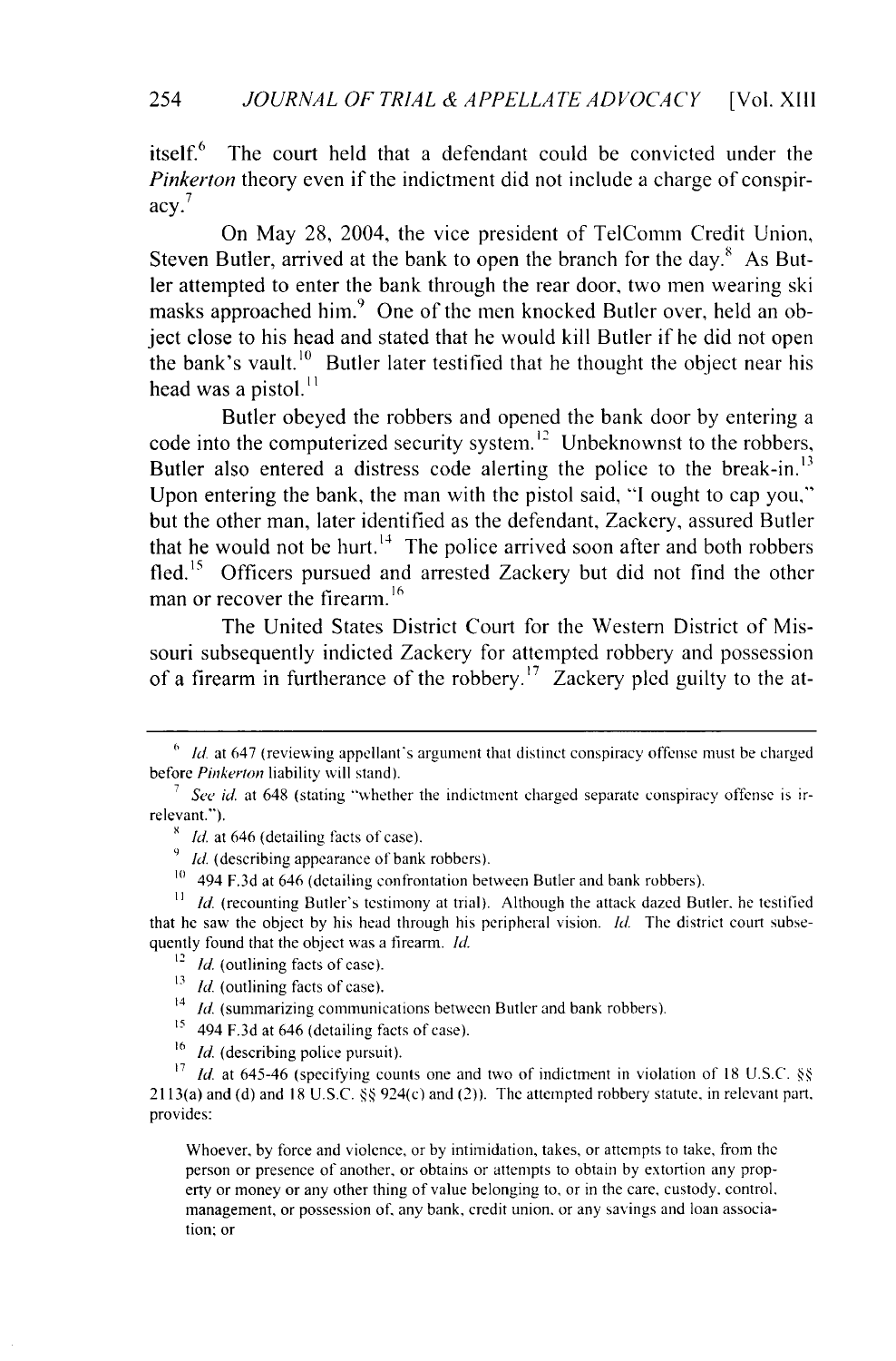tempted robbery charge and was later convicted of the firearm possession after a bench trial.<sup>18</sup> While the district court found that Zackery did not actually possess the firearm, it found that it was reasonably foreseeable to Zackery that his accomplice in the bank robbery would have a weapon.<sup>19</sup> The district court, therefore, convicted Zackery of the substantive firearm offense committed by his partner under the *Pinkerton* theory of liability.<sup>20</sup>

Whoever enters or attempts to enter any bank, credit union, or any savings and loan association, or any building used in whole or in part as a bank, credit union, or as a savings and loan association, with intent to commit in such bank, credit union, or in such savings and loan association, or building, or part thereof, so used, any felony affecting such bank, credit union, or such savings and loan association and in violation of any statute of the United States, or any larceny

Shall be fined under this title or imprisoned not more than twenty years, or both.

18 U.S.C. **§** 2113(a) (2000).

Whoever, in committing, or in attempting to commit, any offense defined in subsections (a) and (b) of this section. assaults any person, or puts in jeopardy the life of any person by the use of a dangerous weapon or device, shall be fined under this title or imprisoned not more than twenty-five years, or both.

18 U.S.C. § 2113(d) (2000).

The firearm possession statute reads:

Except to the extent that a greater minimurn sentence is otherwise provided by this subsection or by any other provision of law, any person who, during and in relation to any crime of violence or drug trafficking crime (including a crime of violence or drug trafficking crime that provides for an enhanced punishment if committed by the use of a deadly or dangerous weapon or device) for which the person may be prosecuted in a court of the United States, uses or carries a firearm. or who, in furtherance of any such crime, possesses a firearm, shall, in addition to the punishment provided for such crime of violence or drug trafficking crime--

(i) be sentenced to a term of imprisonment of not less than 5 years

(ii) if the firearm is brandished, be sentenced to a tern of imprisonment of not less than 7 years, and

(iii) if the firearm is discharged, be sentenced to a term of imprisonment of not less than 10 years.

#### 18 U.S.C. § 924(c)( **I** )(A) (2000).

The aiding and abetting statute reads:

Whoever commits an offense against the United States or aids, abets, counsels, commands, induces or procures its commission, is punishable as a principal.

Whoever willfully causes an act to be done which if directly performed by him or another would be an offense against the United States, is punishable as a principal.

#### 18 U.S.C. § 2 (2000).

<sup>18</sup> 494 F.3d at 645 (chronicling procedural history).

<sup>19</sup> *Id.* at 646 (outlining district court's findings for conviction under 18 U.S.C. § 924(c)).

<sup>20</sup>*Id.* (clarifying *Pinkerton* theory of liability as basis for district court's ruling). The Eighth Circuit further explained the district court's holding in light of the *Pinkerton* theory of liability, stating, "[I]t was reasonably foreseeable to Zackery that his accomplice would use a firearm in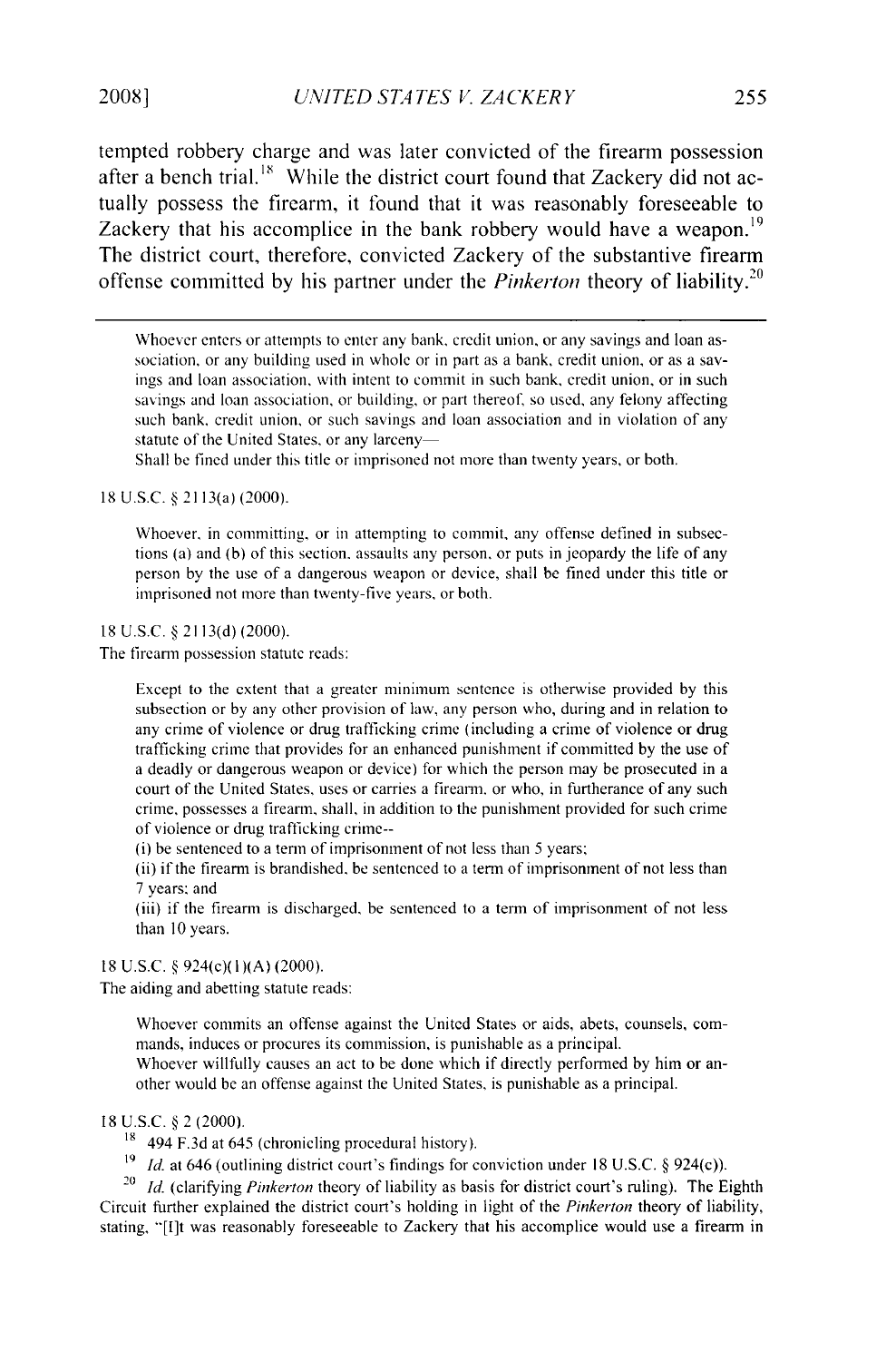Zackery appealed this conviction, arguing that he could not be convicted of the substantive firearm offense under *Pinkerton* because the indictment did not include a charge of conspiracy itself.<sup>21</sup> Holding that a defendant could be convicted under the *Pinkerton* theory of liability even if conspiracy was not charged in the indictment, the Eighth Circuit upheld Zackery's conviction.<sup>22</sup>

In *Pinkerton v. United States,* the Supreme Court made the landmark ruling that a defendant could be vicariously liable for the substantive crimes of his coconspirators so long as the substantive offenses were committed in furtherance of the conspiracy, fell within the scope of the conspiracy, and were reasonably foreseeable as the natural consequences of the conspiracy.<sup>23</sup> Invoking principles of agency and partnership, the Court reasoned that by joining an unlawful scheme, a person inherently designated agents to carry out the performance of the plan.<sup>24</sup> So long as the partner-

<sup>23</sup> Pinkerton v. United States, 328 U.S. 640, 647-48 (1946). The defendants, brothers W. Daniel Pinkerton and Walter **G.** Pinkerton, were charged with conspiracy to violate the Internal Revenue Code and other substantive offenses committed in furtherance of violating the Code. *Id.* at 641-42. A jury found Walter guilty of the conspiracy charge and nine of the substantive charges, while it found Daniel guilty of the conspiracy charge and six of the substantive charges. *Id.* at 641. Although evidence existed to show that Walter had committed the substantive offenses in furtherance of the conspiracy, no evidence existed to prove that Daniel participated in any of the substantive offenses that sustained his conviction. *Id.* at 645. The trial judge instructed the jury that if it found the two defendants were engaged in an unlawful conspiracy, it could convict each of the defendants on all of the substantive offenses, so long as the offenses were committed pursuant to the unlawful agreement. *Id.* The jury subsequently convicted both brothers. *Id.* at 641. Daniel Pinkerton, relying on United States v. Sail, 116 F.2d 745 (3d Cir. 1940), appealed and argued that his participation in the conspiracy alone was not enough to sustain his conviction of the substantive offenses. *Id.* at 646 *see Sail,* 116 F.2d at 747 (holding evidence of participation in commission of substantive offenses necessary before conviction of such offenses will stand). The *Pinkerton* Court rejected Daniel's argument and overruled *Sall. Pinkerton,* 328 U.S. at 646.

<sup>24</sup> *Pinkerton*, 328 U.S. at 646 (reiterating Court's reasoning). The Court relied on the language of Hyde v. United States, 225 U.S. 347 (1912), a case involving a conspiracy to defraud the United States out of its public lands. *Id.* While *Hyde* advanced the principles of agency and partnership in the context of conspiracy, the Court recognized that such relationships would terminate if a coconspirator did some act to rebuke or defeat the objective of the conspiracy. *Id* (citing *Hyde,* 225 U.S. at 369). The Court concluded that Daniel Pinkerton took no affirmative action to withdraw from the conspiracy and therefore found him subject to the agency principles articulated in *Hyde.* 328 U.S. at 646. *But see* Mark Noferi, *Towards Attenuation: A "New" Due Process Limit on* Pinkerton *Conspiracy Liability,* 33 AM. J. CRiM. L. 91, 96-97 (2006) (analyzing *Pinkerton's* agency justifications for coconspirator vicarious liability). Noferi notes, however,

furtherance of their conspiracy to commit a violent crime, attempted robbery." *Id.* The district court, therefore, inferred a conspiracy to commit the robbery although conspiracy itself was not charged in the indictment. *Id.*

*<sup>21</sup> Id* (stating primary issue on appeal). *See generalv* Brief of Defendant-Appellant, United States v. Zackery, 494 F.3d 644, No. 06-1930 (8th Cir. Oct. 2006).

<sup>&</sup>lt;sup>22</sup> *Id.* at 648 (maintaining "whether the indictment charged a separate conspiracy offense is simply irrelevant.").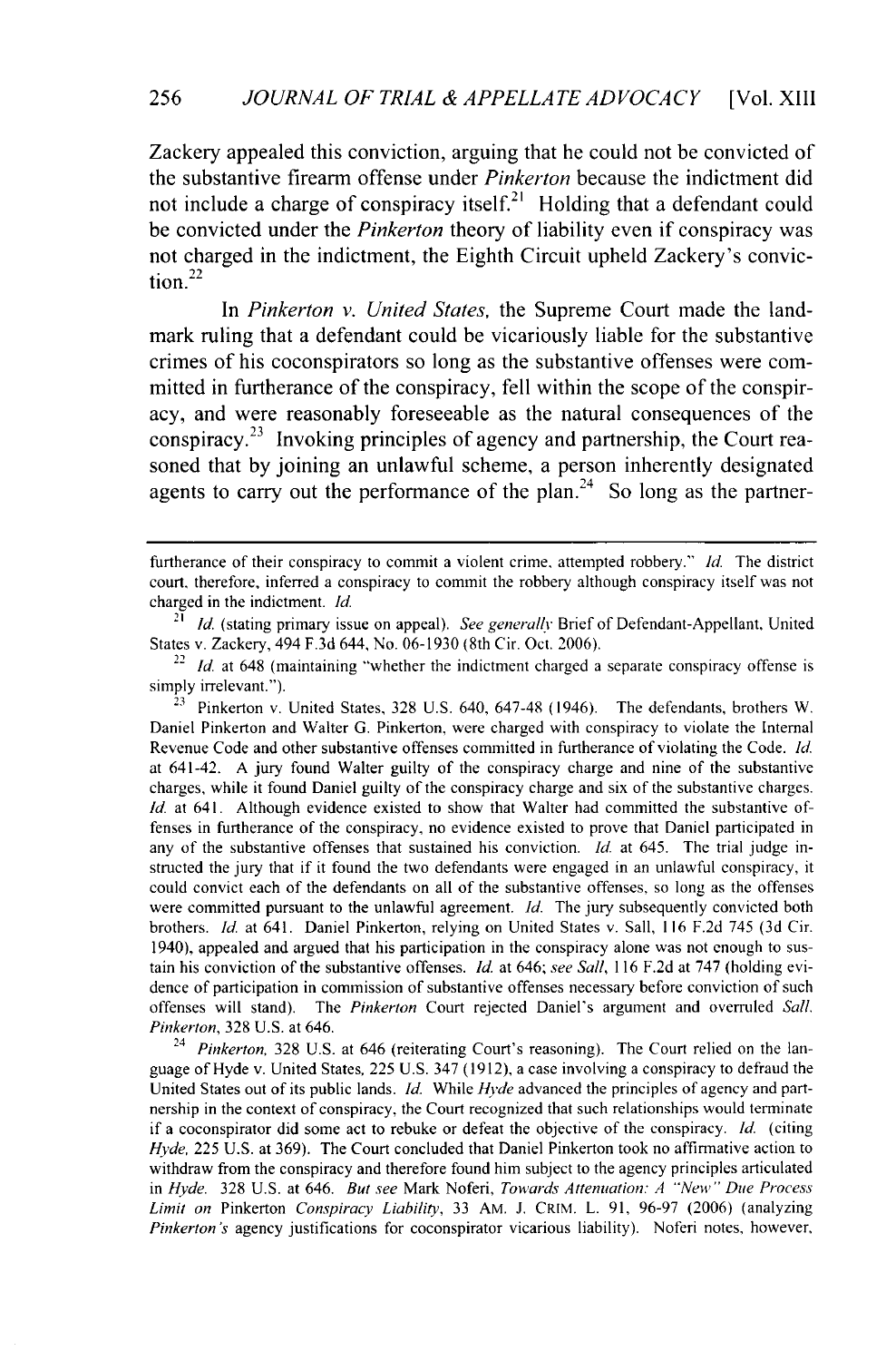ship in crime continued, the overt acts of one partner committed in furtherance of the conspiracy were attributable to all partners.<sup>25</sup> Additionally, the Court analogized coconspirator liability to accomplice liability, justifying its holding on causational grounds.<sup>26</sup> According to the Court, each conspirator instigated the commission of substantive offenses simply by joining the conspiracy, as he or she created the context in which the offense could occur.<sup>27</sup> Thus, like accomplices, coconspirators assisted in the commission of the substantive offenses and were therefore equally as punishable as the principal who committed the actual crime.<sup>28</sup>

**<sup>25</sup>***See Pinkerton,* 328 U.S. at 646-47 (citing United States v. Kissel, 218 U.S. 601, 608 (1910)) (articulating applicability of agency and partnership principles to conspiracy offense). The *Kissel* Court, in an opinion by Justice Holmes, analyzed conspiracy as a partnership for criminal purposes, and stated that "an overt act of one partner may be the act of all without any new agreement specifically directed to that act." *Kissel,* 218 U.S. at 608. *But see* Susan W. Brenner, *Of Complicity and Enterprise Criminality: Applying* Pinkerton *Liability to RICO Actions,* 56 Mo. L. REV. 931, 938 (1991) (noting Justice Holmes "cited no authority" for this statement). According to Brenner, the rationale for the *Pinkerton* doctrine had to be found elsewhere, as *Kissel* did not address the issue of coconspirator liability at all. *Id.* 

*26 See Pinkerton,* 328 U.S. at 647 (stating, "[t]he rule which holds responsible one who counsels, procures, or commands another to commit a crime is founded on the same principle."). The federal accomplice liability statute reads: "Whoever commits an offense against the United States or aids, abets, counsels, commands, induces or procures its commission, is punishable as a principal." 18 U.S.C. § 2(a) (2000). Aiding and abetting is a theory of liability implied in every count; therefore, it does not have to be expressly charged in an indictment. *See* United States v. Clark, 980 F.2d 1143, 1146 (8th Cir. 1992) ("Aiding and abetting is an alternative charge in every count, whether implicit or explicit.").

**<sup>27</sup>***See Pinkerton,* 328 U.S. at 647 (invoking causation principles). As the Court explained, "[Elach conspirator instigated the commission of the crime. The unlawful agreement contemplated precisely what was done. It was formed for the purpose. The act was done in execution of the enterprise." *Id.; see also* Noferi, *supra* note 24, at 96 (analyzing causation as possible theoretical justification for *Pinkerton* doctrine).

**<sup>28</sup>***See Pinkerton,* 328 U.S. at 648 (affirming defendant's conviction); *see also* Neal Kumar Katyal, *Danger in Numbers: Why it Makes Sense to Have Harsh Punishments for Conspiracy,* APR LEGAL AFF. 44, 46 (2003) (defending *Pinkerton* on public policy grounds). Katyal advances two primary arguments in favor of the *Pinkerton* doctrine. First, he argues that *Pinkerton* provides for effective law enforcement. *Id.* According to Katyal, "small fish" within a conspiracy are more inclined to become informants when confronted with the threat of vicarious liability; therefore, law enforcement officials will be able to elicit key information without resorting to intrusive and coercive techniques. *Id.* Second, Katyal argues that the *Pinkerton* doctrine deters criminals from participating in conspiracies all together, as the risk of liability makes the conspiracy less appealing. *Id; see also* Matthew A. Pauley, *The* Pinkerton *Doctrine and Murder, 4* PIERCE L. REV. 1, 8 (2005) (arguing *Pinkerton* is consistent with American jurisprudence). *But see Pinkerton.* 328 U.S. at 648-54 (Rutledge, J., dissenting) (arguing *Pinkerton* doctrine dangerous and without precedent). Justice Rutledge criticized the majority for impermissibly fusing to-

that agency law generally requires consent among the parties before they may act on behalf of one another. *Id.* The *Pinkerton* rule does not require such consent, as coconspirators may be liable for acts which they did not sanction. *Id.* The *Pinkerton* Court likely recognized this distinction; according to Noferi, this distinction may have formed the basis for the Court's requirement that the substantive offenses be reasonably foreseeable and within the scope of the conspiracy. *Id.*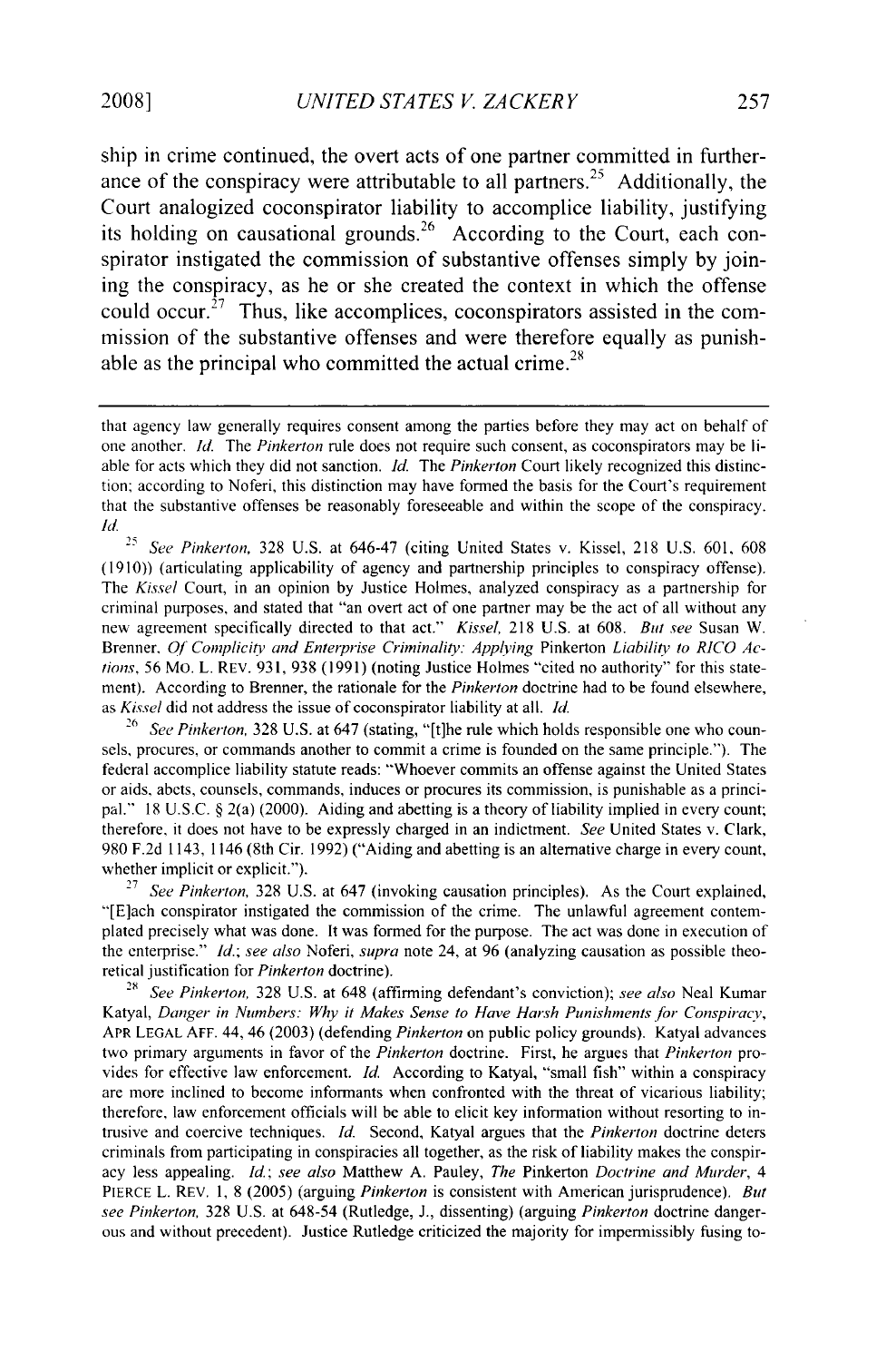Three years later, in *Nye & Nissen v. United States,<sup>29</sup>*the Supreme Court clarified the *Pinkerton* rule by distinguishing coconspirator liability and accomplice liability as separate theories available to convict individuals of substantive crimes. **<sup>3</sup> 0** Emphasizing that *Pinkerton* is narrow in scope, the Court reiterated that a *Pinkerton* conviction will stand only if there is a conspiracy and if there is a reasonable connection between the goals of that conspiracy and the substantive offenses committed.<sup>31</sup> Aiding and abetting however, "rests on a broader base," and makes an accomplice liable as a principal if he or she encouraged or participated in any criminal act, regardless of whether a conspiracy existed.<sup>32</sup>While the *Pinkerton* doctrine and accomplice liability differ, the *Nye & Nissen* Court established that they are alternate theories of liability which could each be used to convict an indi-

29 336 U.S. 613 (1949).

*30 See id.* at 618 (finding aiding and abetting an "equally valid theory" as *Pinkerton* doctrine). The defendant, president of Nye & Nissen Corporation, was indicted for conspiracy to defraud the United States and for six other counts relating to fraudulent misrepresentation. *Id.* at 614-15. Although the indictment included a count of conspiracy, the trial judge instructed the jury on an aiding and abetting theory of liability, rather than a *Pinkerton* coconspirator theory of liability. *Id.* at 618. The defendant was convicted and appealed to the Supreme Court, arguing that the conviction was in fact based on the *Pinkerton* theory, and that there was insufficient evidence to prove that his substantive criminal acts were in furtherance of the original conspiracy. *Id.* The Court, emphasizing that aiding and abetting was an "equally valid theory," upheld the defendant's conviction on the grounds that there was sufficient evidence to support a finding that the defendant aided and abetted in the commission of the substantive offenses. *Id.* at 619. The Court further noted that either a *Pinkerton* or aiding and abetting theory of liability was appropriate in this case, concluding that "[t]he fact that a particular case might conceivably be submitted to the jury on either theory is irrelevant." *Id.* at 620.

<sup>31</sup> *See id.* at 620 (reiterating *Pinkerton's* narrow scope). The Court stated, "The rule of [*Pinkerton*] does service where the conspiracy was one to commit offenses of the character described in the substantive counts." *Id.*

*<sup>32</sup>Id; see also* Brenner, *supra* note 25, at 969-73 (analyzing fundamental differences between *Pinkerton* doctrine and accomplice liability). Under *Pinkerton,* an unlawful agreement is necessary before liability may be imposed. *Id.* at 969. A person who joins the conspiracy can therefore be liable for the substantive acts of his coconspirators committed pursuant to the conspiracy even if that person did not partake in the substantive acts himself. *Id.* Under accomplice liability, however, a conspiracy is unnecessary. *Id.* Furthermore, unlike *Pinkerton,* mere association with a crime is not enough; rather, one must intentionally commit an affirmative act for the purpose of furthering the substantive offense to be convicted as an aider or abettor. *Id.* at 970.

gether three separate crimes: **1)** completed substantive offenses; 2) aiding, abetting, or counseling another to commit the offenses, and 3) conspiracy to commit the offenses. *Id.* at 649. He argued that if these distinctions are disregarded, a person may be convicted twice for the same offense (double jeopardy) or be convicted of one crime based on evidence of another. *Id.* Additionally, Justice Rutledge insisted that the *Pinkerton* doctrine afforded prosecutors too much discretion and feared the "almost unlimited scope of vicarious responsibility for others' acts which follow once agreement is shown *.... " Id.* at 650; *see also* Benjamin E. Rosenberg, *Several Problems in Criminal Conspiracy Laws and Some Proposals.for Reform,* 43 No. 4 CRIM. L. BULLETIN **1,** 7 (2007) (criticizing *Pinkerton* for failing to define scope of conspiracy and for assuming conspiracy will encompass all bad acts committed by coconspirators); Manning, *supra* note **1,** at 90-91 (arguing *Pinkerton* impermissibly created federal common law crime).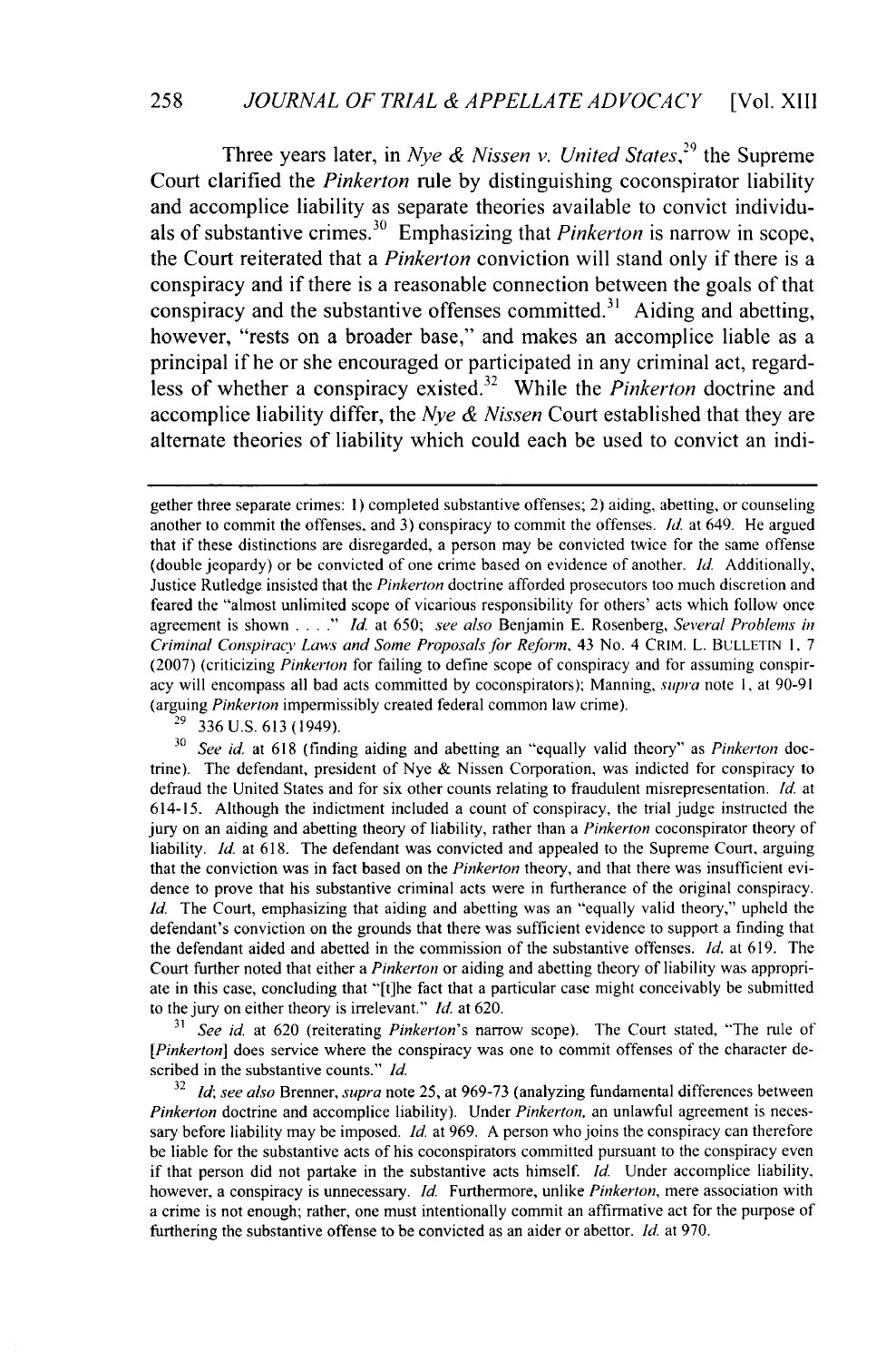vidual of substantive offenses he did not directly commit.<sup>33</sup>

Since *Pinkerton* and *Nye & Nissen,* federal courts have routinely used coconspirator liability to convict defendants of a variety of substantive offenses.<sup>34</sup> Within the past twenty years, however, circuits have split over a fundamental issue underlying the applicability of the *Pinkerton* doctrine: whether or not the original indictment must include a charge of conspiracy itself.<sup>35</sup> The Ninth Circuit has expressly declined to allow a *Pinkerton* conviction in the absence of a conspiracy charge.<sup>36</sup> Others, however, have held that conspiracy need not be charged in order for the *Pinkerton* doctrine to apply. $37$  Circuits supporting this principle allow juries to infer the existence of an unlawful agreement even if the indictment does not formally charge conspiracy itself. $38$ 

In *United States v. Zackery,* the Eighth Circuit considered whether a defendant could be convicted of using a firearm in furtherance of a violent crime under a *Pinkerton* theory of liability if conspiracy was not

*34* See, e.g., United States v. Silvestri, 409 F.3d 1311, 1335 (11th Cir. 2005) (finding defendant guilty of money laundering); United States v. Boyd, 222 F.3d 47, 51 (2d Cir. 2000) (finding defendant guilty of mail and wire fraud); United States v. Flores-Rivera, 56 F.3d 319, 324 (lst Cir. 1995) (finding defendant guilty of assault on federal agent); Paul Silvio Berra, Jr., Comment, Co-Conspirator Liability Under 18 *U.S.C. §* 924(Q): *Is It* Possible *to Escape?,* 1996 WIS. L. REV. 603, 606 (1996) (analyzing prevalence of Pinkerton liability in firearm cases); Manning, *supra* note **1,** at 97-102 (analyzing Pinkerton liability as most regularly applied to drug and firearm crimes).

**<sup>35</sup>**See United States v. Zackery, 494 F.3d 644, 647 (2007) (explaining circuit split).

<sup>36</sup> See United States v. Nakai, 413 F.3d 1019, 1023 (9th Cir. 2005) (ruling "[i]t is error to use *a* Pinkerton instruction in a case in which the indictment does not allege a conspiracy."). The *Na*kai court reasoned that unlike an aiding and abetting charge, a conspiracy charge is not implicit in any indictment; thus, the sanctioning of a *Pinkerton* instruction would essentially hold the defendant liable for the consequences of a crime with which he had not been charged. *Id.*

**<sup>37</sup>***See* United States v. Lopez, 271 F.3d 472, 480 (3d Cir. 2001) ("We have little difficulty following our sister circuit courts of appeals in determining that a conspiracy need not be charged in order for *Pinkerton's* doctrine to apply."); United States v. Chairez, 33 F.3d 823, 827 (7th Cir. 1994) ("[T]he absence of a conspiracy charge does not preclude the district court from applying a Pinkerton theory... **").**

<sup>38</sup> See Lopez, 271 F.3d at 480 ("It is not required that a conspiracy be charged in the indictment **...** as long as the evidence at trial establishes beyond a reasonable doubt that a conspiracy existed... *"); Chairez,* 33 F.3d at 827 ("[T]he absence of a conspiracy charge does not preclude the district court from applying a Pinkerton theory... if the evidence so suggests.").

**<sup>33</sup>**Nye **&** Nissen, 336 U.S. at 620; see also United States v. Meester, 762 F.2d 867, 878 (11 th Cir. 1985) (reiterating Pinkerton and aiding and abetting as alternative theories available to prove one committed substantive offenses). The Meester court stated, "[a] defendant charged with conspiracy and the substantive offense 'normally will be responsible for the substantive crime under the Pinkerton theory and also may be responsible for the substantive crime under an aiding and abetting theory."' *Id.* (quoting United States v. Monaco, 702 F.2d 860, 881 (11th Cir. 1983)); see also Brenner, supra note **25,** at 972 (explaining Pinkerton liability and accomplice liability as "merely different ways of finding that an individual committed certain substantive offenses.") (internal quotations omitted).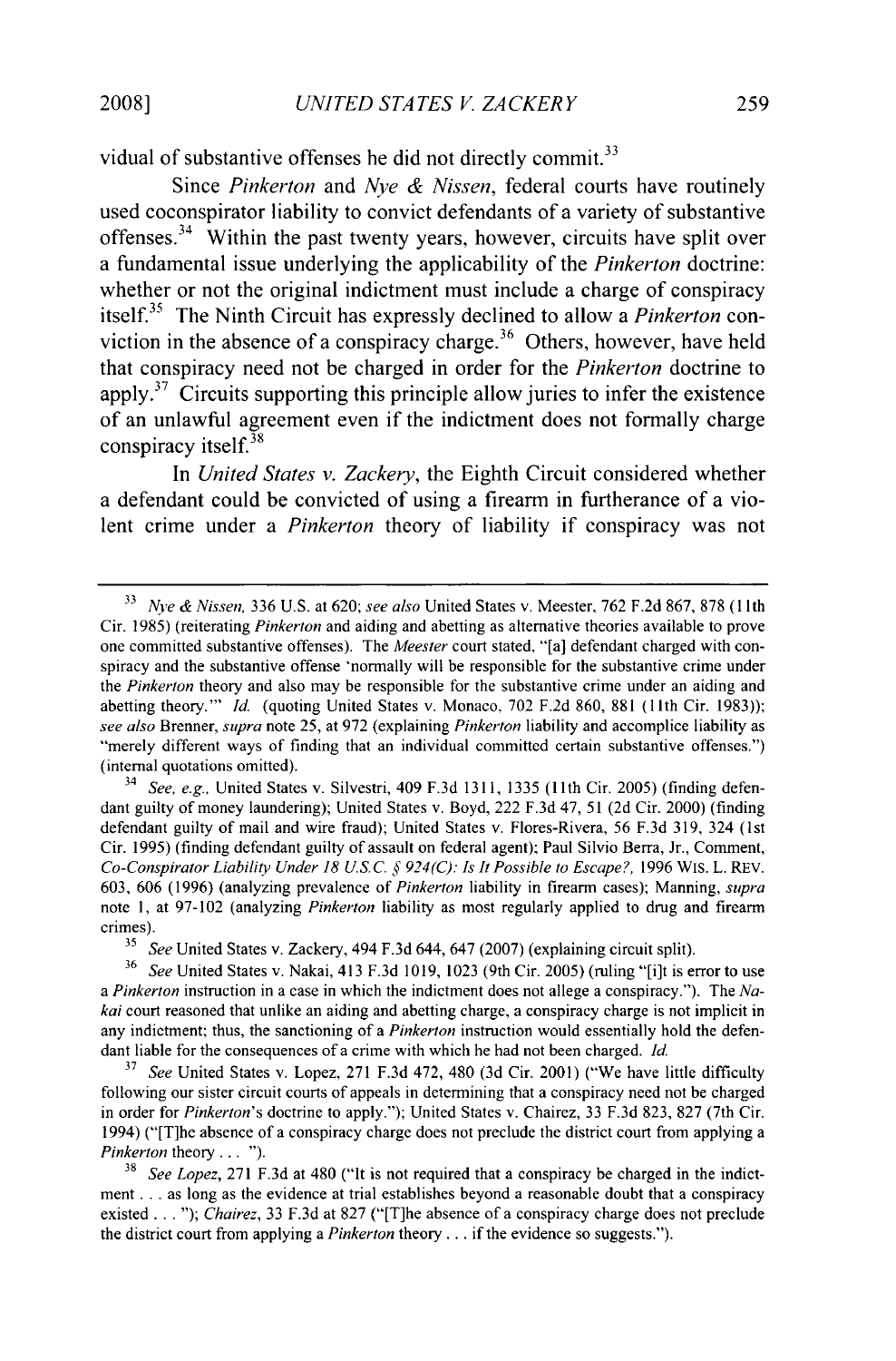charged in the indictment.<sup>39</sup> In deciding the issue, the court first turned to the underlying tenets of *Pinkerton* itself, insisting that the *Pinkerton* decision rested upon evidentiary principles of joint criminal liability and not on whether a conspiracy itself was charged.<sup>40</sup> Having construed *Pinkerton* in this fashion, the Eighth Circuit then turned to its precedent decision, *United States v. Thirion.*<sup>41</sup> While the defendant in *Thirion* could not be convicted of a conspiracy offense due to the terms of a foreign country's extradition treaty, the Eighth Circuit nevertheless upheld the defendant's conviction of the substantive offenses under a *Pinkerton* theory of liability by directly equating coconspirator liability with aiding and abetting liability.<sup>42</sup> According to the court, a defendant could be convicted under a theory of aiding and abetting even though it was not charged in the indictment, as aiding and abetting did not create a separate offense but simply made those who aided and abetted punishable as principals.<sup>43</sup> The Eighth Circuit found this

<sup>40</sup> *Id.* at 647 (stating, "[i]n our view, the narrow question before us is all but answered by the Supreme Court's opinions in *Pinkerton.").* In support of its argument that *Pinkerton* was based upon evidentiary principles of joint criminal liability rather than whether a conspiracy offense was pleaded, the court referenced another Eighth Circuit opinion cited in the Pinkerton decision, Baker *v. United States. I.* at 648 (citing Baker v. United States, 115 F.2d 533, 540 (8th Cir. 1940)). In Baker, the Eighth Circuit, upholding a defendant's conviction for fraud, stated, "[t]he evidence conclusively shows that [the defendant] was a party to the scheme and even though a conspiracy is not charged, yet when such a scheme is clearly participated in by more than one individual, it constitutes in and of itself a conspiracy." *Baker,* 115 F.2d at 540. Thus, according to the Eighth Circuit, *Pinkerton* liability turns solely on whether sufficient evidence exists to convict a defendant of additional substantive offenses; whether the indictment charged a separate conspiracy offense is "simply irrelevant" to the analysis. *Zackery,* 494 F.3d at 648.

41 494 F.3d at 648 (citing United States v. Thirion, 813 F.2d 146 (8th Cir. 1987)). In *Thirion,* the defendants were charged with mail fraud, inducing interstate travel to defraud, wire fraud, and conspiracy. 813 F.2d at 149. However, one of the defendants fled to Monaco before the indictment was issued. *Id.* at 150. Monaco and the United States thereafter entered into an extradition treaty and Monaco agreed to extradite the defendant on all charges against him except on the conspiracy count. *Id.* The Eighth Circuit, noting that the defendant technically could not be convicted of conspiracy, nevertheless concluded that the jury could hear a *Pinkerton* instruction and convict the defendant of the substantive offenses under a theory of coconspirator liability. *Id.* at 151-52.

**"** 494 F.3d at 648 (quoting *Thirion,* 813 F. 2d at 151) (finding justifications for implied aiding and abetting theory in every indictment "equally applicable to co-conspirator liability.").

<sup>43</sup> *Id.* The court did note, however, that Congress has recognized conspiracy to be a separate statutory crime but has not done so with aiding and abetting. *Id.* The court dismissed this point, stating that coconspirator liability did not have its origins in the federal conspiracy statute but rather in the common law. *Id. Pinkerton* liability, therefore, like aiding and abetting liability, did not create a separate offense but merely provided an alternative theory by which the government

**<sup>39</sup>**494 F.3d 644, 646 (8th Cir. 2007), *petition fbr cert. filed,* (U.S. Dec. 04, 2007) (No. 07- 8034) (outlining Zackery's primary argument on appeal). The court acknowledged that this was a matter of first impression for the Eighth Circuit; however, it also noted that in all of its previous decisions affirming *Pinkerton* convictions, the underlying indictments did in fact charge a separate conspiracy offense. *Id.* at 647 (citing, *e.g.,* United States v. Hayes, 391 F.3d 958, 963 (8th Cir. 2004) (upholding *Pinkerton* jury instruction in light of conspiracy charge against defendant)).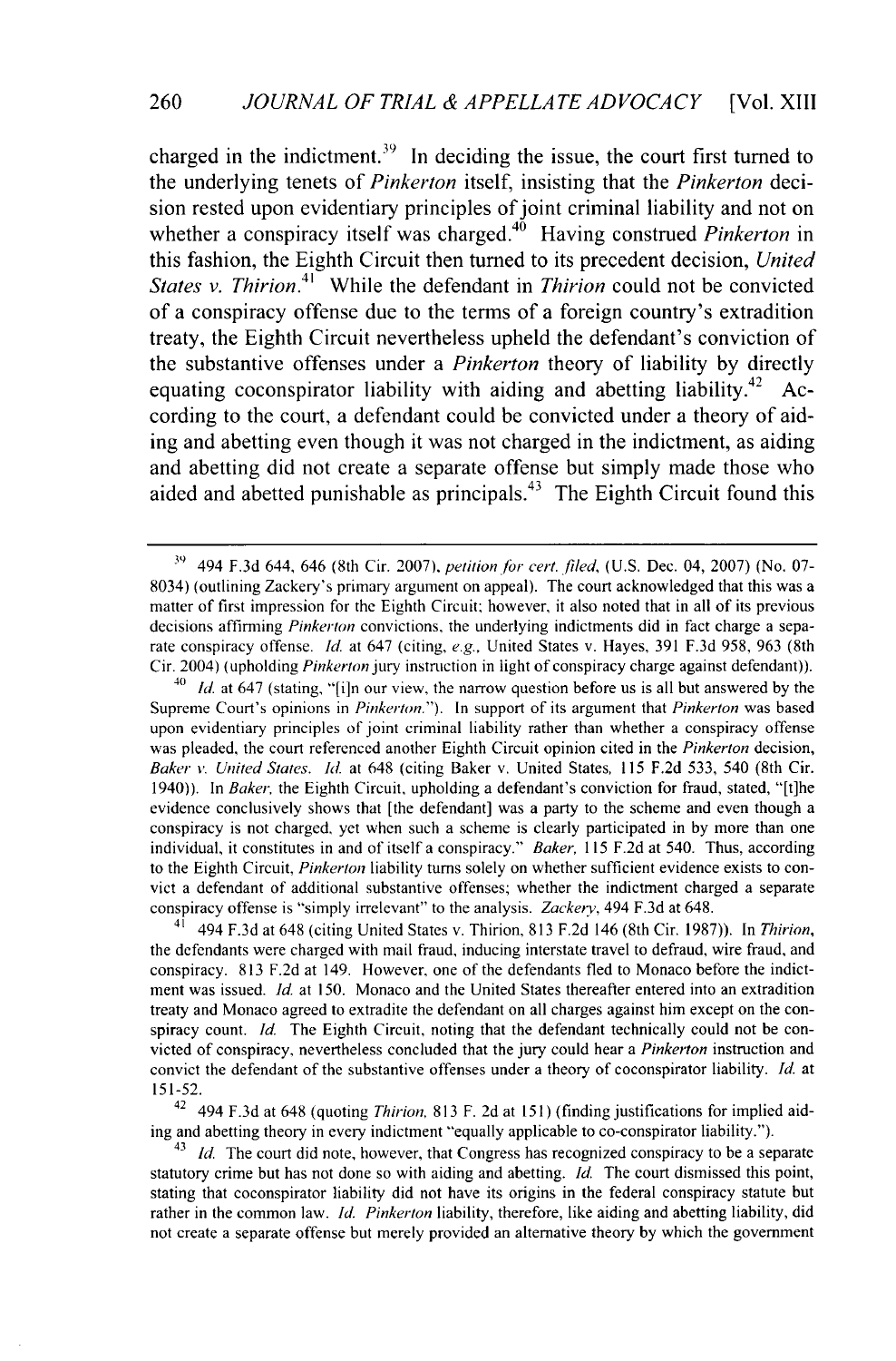reasoning "equally applicable to coconspirator liability," and therefore held that a defendant could be convicted under a coconspirator theory of liability even if conspiracy was not charged in the indictment.<sup>44</sup>

The dissenting opinion, however, disagreed with the majority's application of the *Pinkerton* doctrine where the defendant had not been found guilty of a separately charged conspiracy.<sup> $45$ </sup> While acknowledging that the Eighth Circuit had never squarely addressed the specific issue, the dissent noted that all of the circuit's previous cases affirming *Pinkerton* convictions contained a separate charge of conspiracy in the indictments.<sup>46</sup> Additionally, the dissent challenged the majority's reliance on *Thirion* as misplaced and argued that *Thirion* only stood for the proposition that the *Pinkerton* theory of liability, like the aiding and abetting theory, did not need to be charged in the indictment.<sup>47</sup> According to the dissent, *Thirion* 

<sup>45</sup> See 494 F.3d at 650 (Shepherd, J., dissenting) (arguing *Pinkerton* doctrine inapplicable).<br><sup>46</sup> *Id.* at 650 (Shepherd, J., dissenting) (citing Linited States v. Pierce, 479 F.3d 546, 549-

*Id.* at 650 (Shepherd, J., dissenting) (citing United States v. Pierce, 479 F.3d 546, 549-50 (8th Cir. 2007); United States v. Mathison, 157 F.3d 541, 551 (8th Cir. 1998); United States v. Davis, 154 F.3d 772, 782 (8th Cir. 1998) (overruled on other grounds); United States v. Comeaux, 955 F.2d 586, 591 (8th Cir. **1992),** United States v. Lucas, 932 F.2d 1210, 1220 (8th Cir. 1991); United States v. Johnson, 906 F.2d 1285, 1289 (8th Cir. 1990); United States v. Golter, 880 F.2d 91, 92 (8th Cir. 1989); United States v. Lombardo, 859 F.2d 1328, 1329 (8th Cir. 1988); United States v. DeLuna, 763 F.2d 897, 918 (8th Cir. 1985) (overruled on other grounds)). Additionally, Justice Shepherd referenced two Eighth Circuit opinions and argued that they stood for the proposition that absent a conspiracy charge, the *Pinkerton* doctrine is inapplicable. Zackery, 494 F.3d at 650 (Shepherd, J., dissenting) (citing United States v. Hayes, 391 F.3d 958, 963 (8th Cir. 2004) ("In light of the conspiracy charge against Hayes, the District Court was warranted in giving [a *Pinkerton* coconspirator] instruction ...."); United States v. Richmond, 700 F.2d 1183, 1191 (8th Cir. 1983) ("In accordance with well established conspiracy law, the trial court instructed the jury that if they found a defendant guilty of conspiracy they could also find that defendant guilty of a substantive crime which was committed by his coconspirators pursuant to the conspiracy at the time the defendant was a member of the conspiracy.").

<sup>47</sup>*See Zackerv,* 494 F.3d at 652-53 (Shepherd, J., dissenting) ("While I agree that aiding and abetting liability is an alternative theory in every indictment, coconspirator liability under *Pinkerton* is not."). According to Justice Shepherd, *Thirion* stood for the proposition that the government's *theory* of liability need not be charged in the original indictment; it did not hold that conspiracy itself need not be charged. *Id.* at 652 (emphasis added). Thus, *Thirion's* analogy to aiding and abetting only applied to whether the *theory* of liability had to be stated in original indictment, and not to the issue of conspiracy itself. *Id.* (emphasis added). Justice Shepherd also criticized the majority's reliance on two other circuit cases affirming *Pinkerton* convictions absent an underlying charge of conspiracy. *Id.* at 651. He pointed out that the Seventh Circuit opinion, United States v. Chairez, 33 F.3d 823 (7th Cir. 1994), relied solely upon United States v. Macey, 8 F.3d 462 (7th Cir. 1993), a case involving a conviction of mail fraud. *Zacker,,* 494 F.3d at 651 (Shepherd, J., dissenting). In doing so, Justice Shepherd argued, "[b]ecause mail fraud includes a scheme to defraud as an element, it is not surprising that members of the scheme

could prove joint criminal liability for substantive offenses. *Id.* at 649.

*Id.* at 648 (quoting *Thirion*, 813 F.2d at 151). The court also noted that its conclusion was consistent with the general rule that evidence may be admitted under the coconspirator exception to the hearsay rule "even in the absence of a conspiracy charge so long as there is independent evidence of concert of action." *Id.* (quoting United States v. Richardson, 477 F.2d 1280, 1283 (8th Cir. 1973)).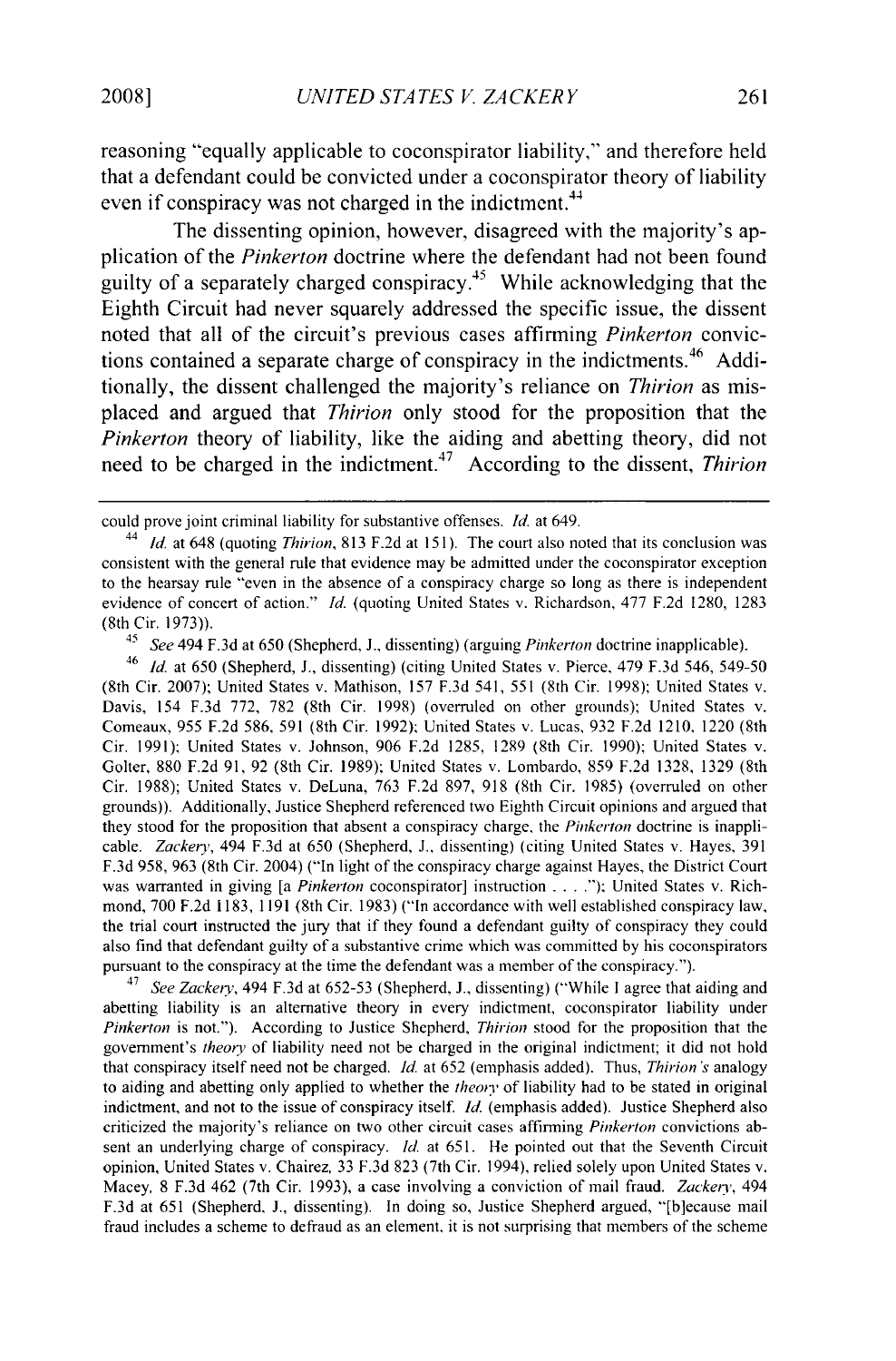actually supported the notion that conspiracy must be charged before *Pinkerton* liability may be imposed, and merely indicated that the *Pinkerton* theory itself need not be charged in the original indictment.<sup>48</sup> Finally, the dissent criticized the majority opinion for disregarding the principles articulated in *Pinkerton* and *Nye & Nissen,* and argued that the majority "broaden[ed] the scope of the theory beyond that contemplated by the Supreme Court." $49$  In light of these principles, the dissent concluded that the defendant's conviction should be reversed, as his guilt "could not be premised upon his being found guilty of an uncharged conspiracy."<sup>50</sup>

In *United States v. Zackery,* the Eighth Circuit incorrectly applied the *Pinkerton* theory of liability absent an underlying charge and conviction of conspiracy.<sup>51</sup> The *Pinkerton* doctrine created coconspirator vicarious liability; therefore, as conspiracy is a distinct and separate offense, it follows that a specific finding of guilt on the conspiracy charge precedes any conviction under the vicarious liability standard.<sup>52</sup> Indeed, the very reasoning underlying the *Pinkerton* opinion reflected the Court's concern with the dangerous nature of the conspiracy offense itself.<sup>53</sup> As the Supreme Court

49 494 F.3d at 652 (Shepherd, J., dissenting). Justice Shepherd pointed out that the *Nye & Nissen* Court specifically interpreted *Pinkerton* liability as "narrow in its scope," and argued that its application is only available under narrow circumstances. *Id.* (citing Nye & Nissen v. United States, 336 U.S. 613, 620 (1949)).

**50** Id. at 653 (Shepherd, J., dissenting). Justice Shepherd pointed out that the government chose, "unsuccessfully, to prove that Zackery aided and abetted" in the possession of a firearm, rather than to charge him with conspiracy to commit bank robbery. Id. Thus, according to Justice Shepherd, the government should be precluded from invoking a *Pinkerton* theory of liability, because the indictment "provided no notice that [the defendant's] guilt could be premised upon his being found guilty of an uncharged conspiracy." *Id.*

**<sup>51</sup>***See id.* at 648 (holding "whether the indictment charged a separate conspiracy offense is simply irrelevant.").

<sup>52</sup>*See* Brief of Defendant-Appellant, *supra* note 2 **1,** at 6 ("As Mr. Zackery was not charged with conspiracy, he may not be convicted upon a theory of conspiracy.").

**53** *See* Pinkerton v. United States, 328 U.S. 640, 644 n.3 (1946) (recognizing gravity of conspiracy offense). According to the Court:

For two or more to confederate and combine together to commit or cause to be committed a breach of the criminal laws is an offense of the gravest character, sometimes

are criminally liable for the foreseeable mail fraud committed by other members." *Id.* Thus, according to Justice Shepherd, cases that involve convictions of mail fraud are distinguishable, as they implicitly charge conspiracy by delegating one element of the offense to include a scheme to defraud. **Id.**

<sup>48</sup> 494 F.3d at 652 (Shepherd, J., dissenting) (clarifying holding of *Thirion).* In *Thirion,* the Eighth Circuit upheld the district court's vicarious coconspirator jury instruction, which specifically stated that the jury must find the defendant was a coconspirator "as charged" in the indictment in order to find the defendant guilty under the *Pinkerton* theory. *Id.* (citing United States v. Thirion, **813** F.2d 146, **152** n.6 (8th Cir. 1987)). According to Justice Shepherd, *Thirion* actually supported the proposition that a conspiracy must first be charged before a *Pinkerton* instruction could take place. 494 F.3d at 652.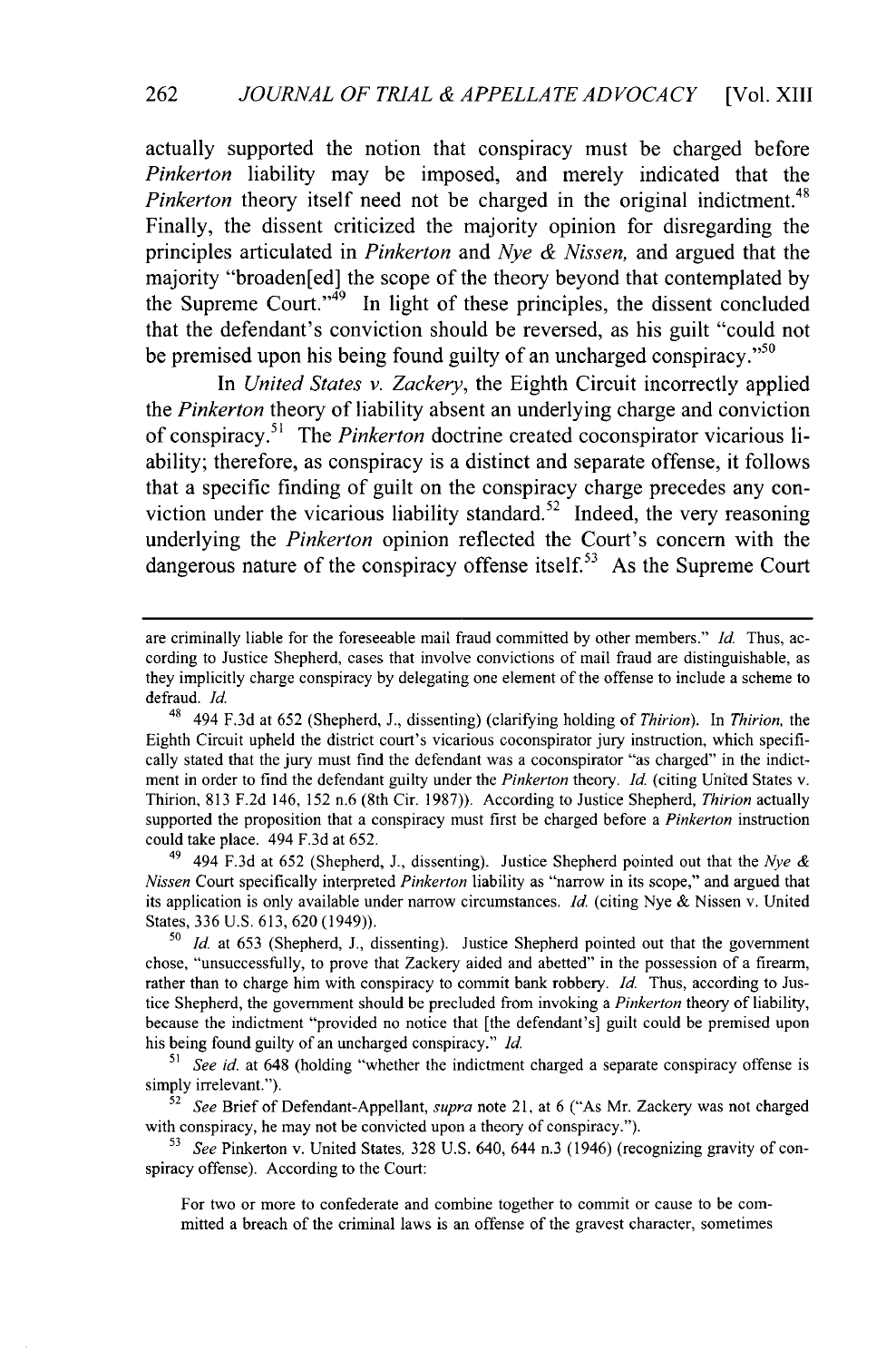indicated in *Nve & Nissen, Pinkerton* is "narrow in its scope," and will only apply if a conspiracy exists and if there is a reasonable connection between the goals of that conspiracy and the substantive offenses committed.<sup>54</sup> By upholding a conviction under a *Pinkerton* theory of liability absent an underlying charge of conspiracy, the Eighth Circuit erroneously broadened the doctrine's application beyond that envisioned by the Supreme Court.<sup>55</sup>

Additionally, the Eighth Circuit improperly relied on its prior decision, *United States v. Thirion,* as *Thirion* itself runs afoul to the principles articulated in *Nve & Nissen.<sup>56</sup>*In *Thirion,* the court directly analogized coconspirator liability with aiding and abetting liability and found that because an aiding and abetting theory of liability may be implicit in any indictment, a *Pinkerton* coconspirator theory of liability may be implicit as well.<sup>57</sup> By doing so, the *Thirion* court ignored the fundamental differences between aiding and abetting and coconspirator liability as articulated by the Supreme Court.<sup>58</sup> In *Nye & Nissen*, the Court expressly stated that aiding

quite outweighing, in injury to the public, the mere commission of the contemplated crime. It involves deliberate plotting to subvert laws, educating and preparing the conspirators for further and habitual criminal practices. And it is characterized by secrecy, rendering it difficult of detection, requiring more time for its discovery, and adding to the importance of punishing it when discovered.

*Id.* (citing United States v. Rabinowich, 238 U.S. 78, 88 (1915)). The Court therefore recognized that the dangers of conspiracy are not confined simply to the substantive crimes committed in furtherance of the agreement, but extend to the very act of forming the agreement itself. *Id.* In light of these concerns, the *Pinkerton* Court may have articulated its rule with the hope of deterring future conspiracy involvement. *See* Noferi, *supra* note 24, at 102-03 (articulating ways *Pinkerton* liability may deter criminal conspiracy). According to Noferi, the *Pinkerton* doctrine may cause would-be criminals to second guess their involvement before joining a conspiracy and encourage conspirators to cooperate with the government in the hope of evading extensive criminal liability for the substantive crimes of their associates. *Id.*

*54 See* Nye & Nissen v. United States, 336 U.S. 613, 620 (1949) ("The rule of *[Pinkerton]* does service where the conspiracy was one to commit offenses of the character described in the substantive accounts."). In contrast, aiding and abetting makes a defendant liable as a principle when he knowingly assists in a criminal act "whether or not there is a conspiracy." *Id.*

*55 See* 494 F.3d at 653 (Shepherd, J., dissenting) ("As instructed by the Supreme Court, [Pinkerton] is available under narrow circumstances."). According to Justice Shepherd, *Pinkerton's* application, absent the essential conspiracy conviction, ran contrary to the original intentions of the *Pinkerton* and *Nye & Nissen* Courts. *Id.* at 652.

**<sup>56</sup>***See id* at 648 (quoting reasoning in *Thirion); see also supra* text accompanying notes 30- 33 (setting forth main principles of *Nye & Nissen).*

*<sup>57</sup>See* United States v. Thirion, 813 F.2d 146, 152 (8th Cir. 1987) (stating rationale behind aiding and abetting "equally applicable to coconspirator liability."). In drawing this conclusion, the court cited *Pinkerton's* assertion that coconspirator liability is founded on the same principle as one who aids and abets the commission of a crime. *Id.* at 151. From this declaration, the *Thirion* court concluded that "the individual substantive counts need not make reference to coconspirator liability in order for the jury to be so instructed." *Id.* at 152.

**5s** *See Ntve & Nissen,* 336 U.S. at 620 (1949) (distinguishing *Pinkerton's* "narrow" scope from aiding and abetting's "broader base.").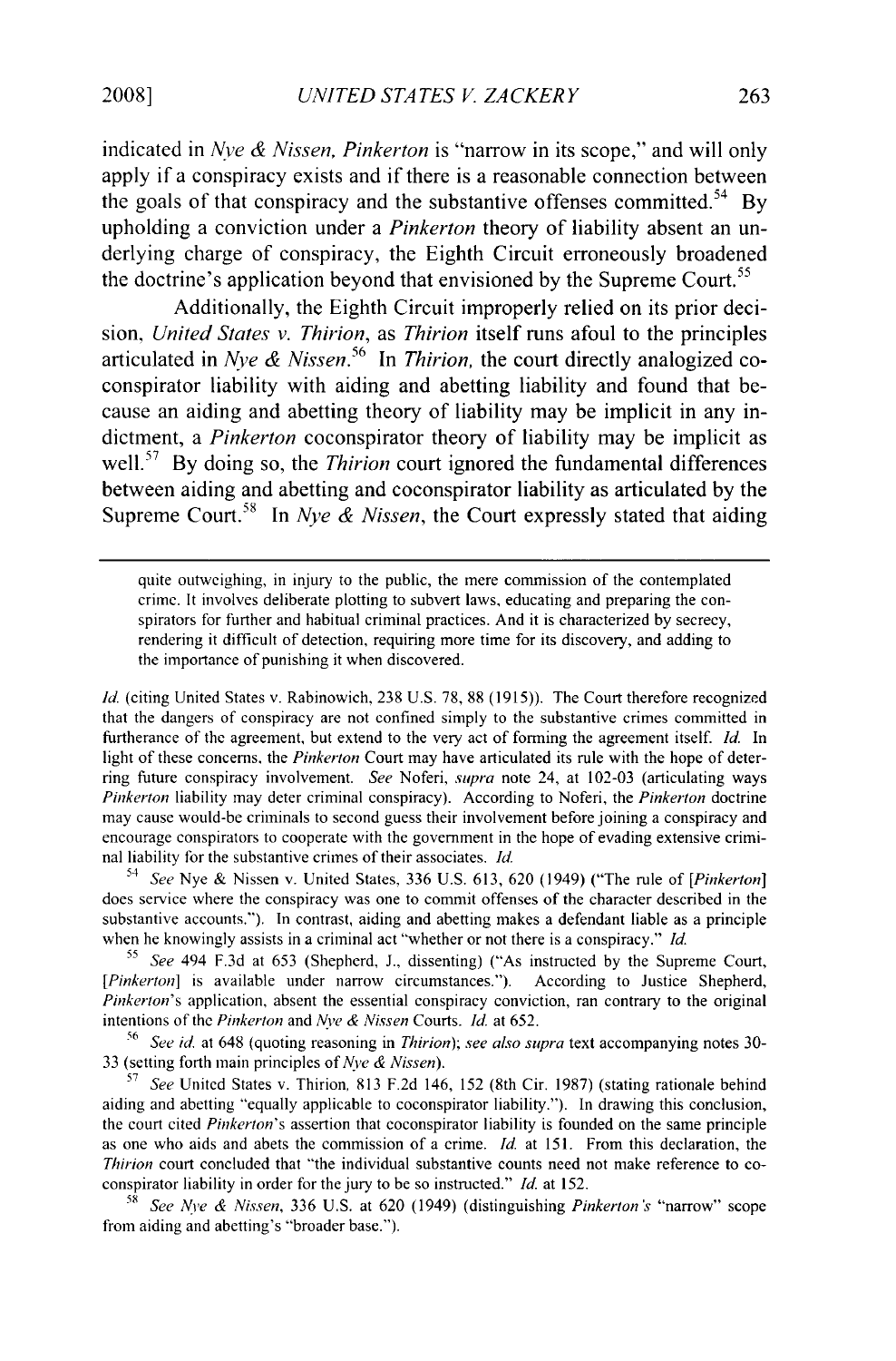and abetting "rests on a broader base" than coconspirator liability; specifically, the Court maintained that an aiding and abetting instruction may be submitted to a jury regardless of whether or not a conspiracy existed, but that a Pinkerton instruction would only stand in light of a conspiracy charge.59 Thus, the *Nye & Nissen* Court rejected the contention that a conspiracy charge is implicit in any indictment as an alternative to aiding and abetting. $60$ 

In upholding a *Pinkerton* conviction absent an underlying charge and conviction of conspiracy, the Eighth Circuit has dangerously expanded the scope of prosecutorial discretion at the expense of defendants' rights to due process.<sup>61</sup> The original *Pinkerton* decision increased the likelihood for conspiracy prosecutions, as the government need only prove the existence of a conspiracy to secure convictions on other substantive charges.<sup>62</sup> The

61 *See* Pinkerton v. United States, 328 U.S. 640, 648-54 (1946) (Rutledge, **J.,** dissenting) (arguing *Pinkerton* sets dangerous precedent). Justice Rutledge's dissent in the original *Pinkerton* opinion called attention to the potential dangers of abuse involved in conspiracy law and criticized the wide latitude the new precedent would afford to prosecutors. *Id* at 650. Specifically, he feared the "looseness with which the [conspiracy] charge may be proved, [and] the almost unlimited scope of vicarious responsibility for others' acts which follow once an agreement is shown **...."** Id. Justice Rutledge reiterated that it is the duty of the Court to exercise "supervisory power" over the methods of federal criminal prosecutions and to prevent prosecutorial discretion from expanding "into new, wider, and more dubious areas of choice." *Id; see also* Noferi, *supra* note 24, at 147 (arguing for additional due process limitations on *Pinkerton* vicarious liability).  $62$ 

<sup>62</sup>*See* Pauley, *supra* note 28, at 6 (explaining "vituperative criticism" sparked by *Pinkerton* decision). As the President of the National Association of Criminal Defense Lawyers stated,

[T]he Pinkerton doctrine permits the government to hold a defendant criminally responsible for all reasonably foreseeable acts of co-conspirators regardless of actual knowledge, intent, or participation. Thus, if the government cannot prove a defendant guilty on various substantive charges, it need only convince a jury of the defendant's guilt of conspiracy to secure convictions on the otherwise unsupportable substantive charges.

Id. (citing Letter from Jeff Weiner, President, Nat'l Ass'n of Criminal Def. Lawyers (Feb. 1991)); *see also Nve & Nissen,* 336 U.S. at 626 (Frankfurter, J., dissenting) (noting increased tendency for prosecutors to indict for conspiracy). Justice Frankfurter worried about the possible abuse of defendants' rights in light of the *Pinkerton* doctrine and cautioned, "[T]he concept of conspiracy is not an invitation to circumvent the safeguards in the prosecution of crime **.... "** *Id.*

**<sup>59</sup>**Id, *see also supra* note 33 and accompanying text (highlighting major differences between aiding and abetting liability and coconspirator liability).

<sup>&</sup>lt;sup>60</sup> See 336 U.S. at 618 (finding requirements for verdict under *Pinkerton* theory not met). According to the Nye *& Nissen* Court, a conviction under a *Pinkerton* theory of liability requires proof that the defendant joined a conspiracy and that the substantive offenses committed were in furtherance of the conspiracy and were part of it. *Id.* The Court acknowledged that these requirements were not met and therefore a conviction under *Pinkerton* was not warranted. *Id.* However, the Court reasoned that the case was submitted on an "equally valid theory" of aiding and abetting. *Id.* Thus, the Court refused to imply a *Pinkerton* theory of liability in the indictment but acknowledged the implicit charge of aiding and abetting. Id at 618-19.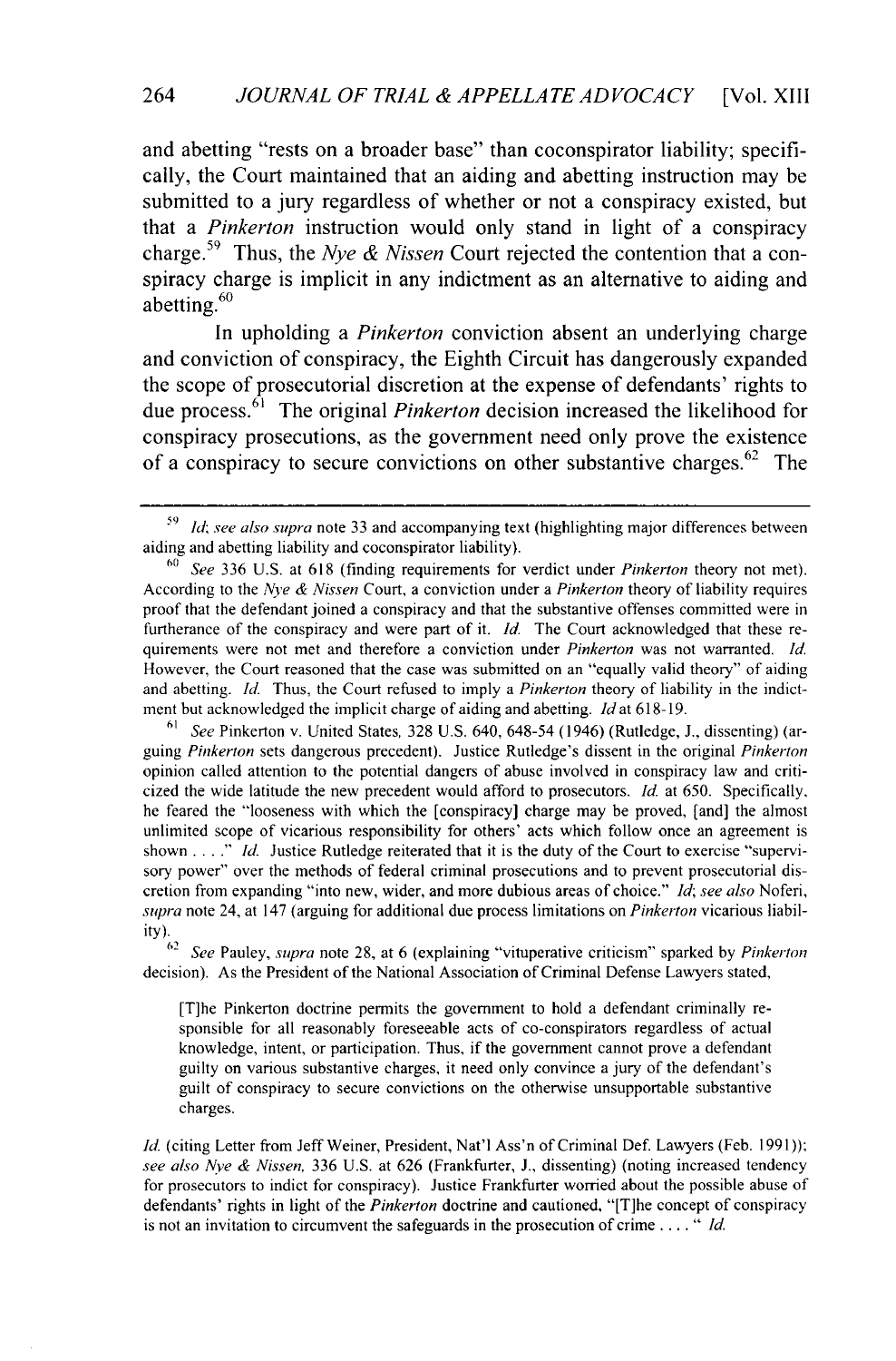Eighth Circuit's holding only broadened this discretion, as it essentially eliminated the government's burden to properly charge the defendant and left the defendant to guess as to the charges against  $\text{him.}^{63}$  Further, by finding that a *Pinkerton* theory may be implicit in any indictment, the Eighth Circuit lessened the government's burden of proof from an aiding and abetting theory-which requires proof that the defendant knowingly aided in the commission of the offense-to a *Pinkerton* theory, which only requires proof that the offense was reasonably foreseeable to the defendant and committed in furtherance of the conspiracy. $64$  Doing so unjustly prejudices a defendant and makes him liable for the consequences of a crime for which he has not been charged.<sup>65</sup>

In *United States v. Zackerv,* the Eighth Circuit considered whether a defendant could be convicted of a substantive offense under the *Pinkerton* theory of liability if the indictment did not include a charge of conspiracy itself. In upholding a *Pinkerton* conviction absent an underlying charge and conviction of conspiracy, the court erroneously broadened the doc-

*64 See* Pinkerton v. United States, 328 U.S. 640, 647-48 (1946) (reiterating scope of *Pinkerton* doctrine). A *Pinkerton* conviction simply requires that a coconspirator commit a substantive offense in furtherance of the conspiracy, that the offense is within the scope of the conspiracy, and that it is reasonably foreseeable as a natural consequence of the conspiracy. *Id.* A conviction under the federal aiding and abetting statute, however, requires that a defendant "willfully caus[e] an act to be done which if directly performed by him or another would be an offense against the United States... **"** 18 U.S.C. § 2(b) (2000). Thus, in securing a conviction for firearm possession under a *Pinkerton* theory of liability, the government would only have to prove that the actions of Zackery's partner were reasonably foreseeable to him, rather than prove that Zackery willfully and intentionally assisted his partner in the commission of the crime. *See* Brief of Defendant-Appellant, *supra* note *21,* at 6 ("The crucial and fundamental difference . **.** . [between aiding and abetting and conspiracy] is to change the mental element from 'knowing' to 'reasonably foreseeable' and eliminate the required showing of 'intent."').

<sup>65</sup> United States v. Nakai, 413 F.3d 1019, 1023 (9th Cir. 2005) (holding it is error to use *Pinkerton* instruction when indictment does not allege conspiracy); *see also Zackery*, 494 F.3d at 653 (Shepherd, *J.,* dissenting) (arguing government cannot proceed under *Pinkerton* theory absent charge of conspiracy). Justice Shepherd pointed out that the government chose, unsuccessfully, to prove that Zackery aided and abetted in the possession of a firearm rather than to charge him with conspiracy to commit bank robbery. *Id.* Thus, according to Justice Shepherd, the government is precluded from invoking a *Pinkerton* theory of liability, as the indictment "provided no notice that [the defendant's] guilt could be premised upon his being found guilty of an uncharged conspiracy." *Id.*

**<sup>63</sup>***See* Brief of Defendant-Appellant, *sopra* note 21, at 6 ("The 'inference' of a conspiracy is not enough to supply the required Constitutional notice to the defendant."). Zackery argued that an indictment absent a conspiracy charge "did not minimally inform him that he could be convicted under a conspiracy liability theory." 494 F.3d at 649. The court disagreed, finding the allegation that Zackery violated the firearm statute when he and another man brandished a gun in furtherance of the robbery "was enough to alert the defense to the prospect of a *Pinkerton* theory." *Id.* (quoting United States v. Edmond, 924 F.2d 261, 269 (D.C. Cir. 1991)). The court further stated, "[a]n indictment need not plead the government's theory of liability." *Id. But see id.* at 652 (Shepherd, *J.,* dissenting) (agreeing theory of liability need not be charged in indictment but arguing foundation for theory must be).